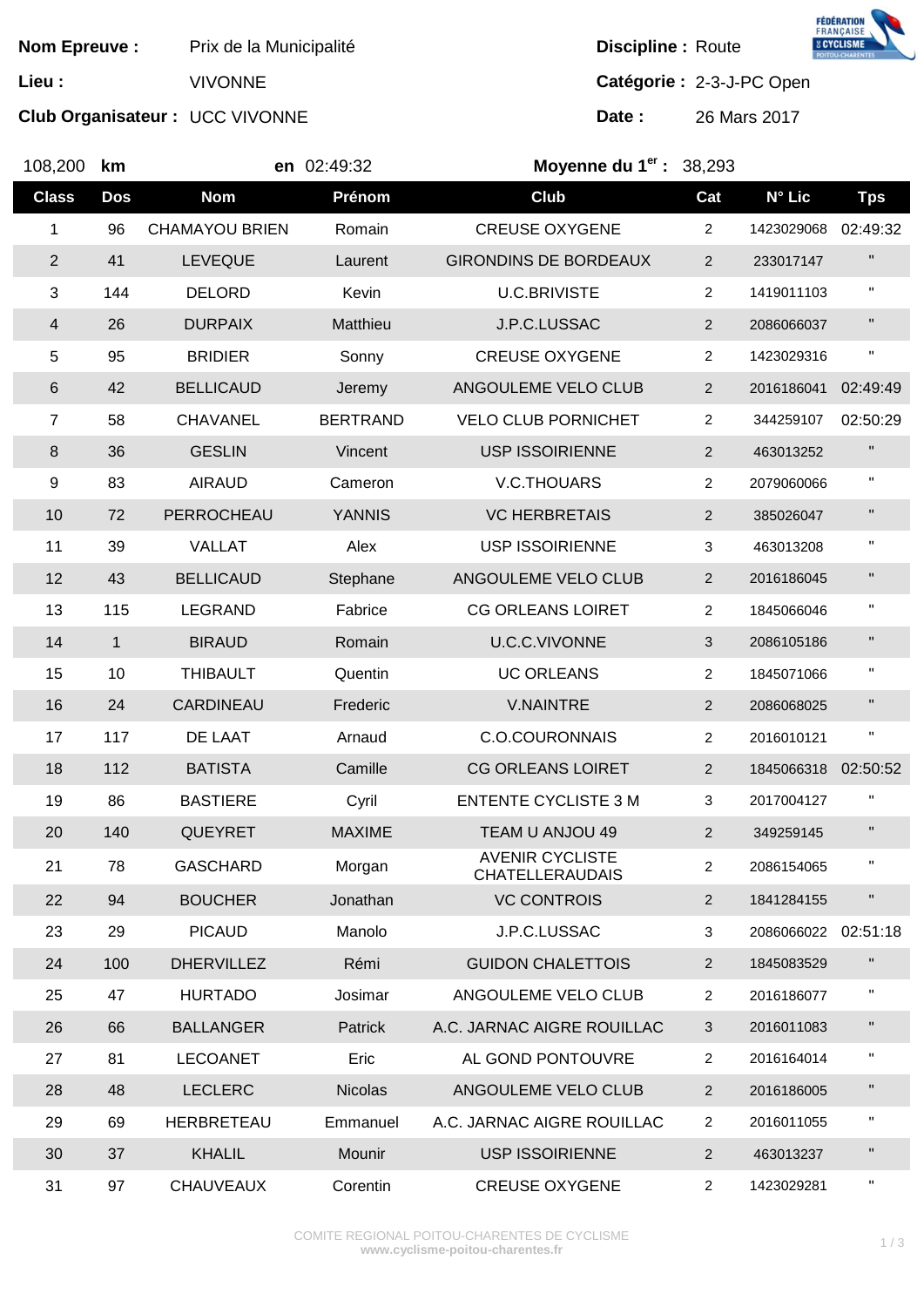| 32 | 13             | <b>CANTE</b>        | Hugo               | <b>C.POITEVIN</b>                                | $\overline{2}$ | 2086070129 | $\blacksquare$     |
|----|----------------|---------------------|--------------------|--------------------------------------------------|----------------|------------|--------------------|
| 33 | 137            | <b>DEMAY</b>        | Williams           | <b>MONTRICHARD CYCLISME 41</b>                   | $\overline{a}$ | 1841310043 | $\pmb{\mathsf{H}}$ |
| 34 | $\overline{7}$ | <b>NIVELLE</b>      | Jean Baptiste      | U.C.C.VIVONNE                                    | <b>PCO</b>     | 2086105044 | $\mathbf{H}$       |
| 35 | 123            | <b>MONJOFFRE</b>    | <b>MAXIME</b>      | ROCHECHOUART OLYMPIC<br><b>CLUB CYCLO</b>        | <b>PCO</b>     | 1487041001 | $\pmb{\mathsf{H}}$ |
| 36 | 54             | <b>PETIT</b>        | Arnaud             | FS ST HILAIRE VILLEFRANCHE                       | J2             | 2017118009 | $\blacksquare$     |
| 37 | 90             | <b>LOIZILLON</b>    | Florian            | <b>ENTENTE CYCLISTE 3 M</b>                      | $\overline{a}$ | 2017004124 | $\pmb{\mathsf{H}}$ |
| 38 | 77             | <b>AUDIDIER</b>     | Etienne            | <b>AVENIR CYCLISTE</b><br><b>CHATELLERAUDAIS</b> | $\overline{2}$ | 2086154086 | $\mathbf{H}$       |
| 39 | 50             | <b>PINOT</b>        | Damien             | ANGOULEME VELO CLUB                              | $\overline{a}$ | 2016186013 | π                  |
| 40 | 46             | <b>FOURNIER</b>     | Paul               | ANGOULEME VELO CLUB                              | $\overline{2}$ | 2016186053 | $\mathbf{H}$       |
| 41 | 114            | CHAMPALOU           | Sebastien          | <b>CG ORLEANS LOIRET</b>                         | $\overline{2}$ | 1845066300 | 02:52:34           |
| 42 | 22             | <b>BARRITAULT</b>   | David              | <b>V.NAINTRE</b>                                 | $\overline{a}$ | 2086068152 | $\blacksquare$     |
| 43 | 30             | <b>PONTONNIER</b>   | Elie               | J.P.C.LUSSAC                                     | $\overline{a}$ | 2086066066 | 02:52:46           |
| 44 | 147            | <b>MOUROT</b>       | Maxime             | <b>V.C.CHATILLON</b>                             | J <sub>2</sub> | 2079082043 | 02:53:43           |
| 45 | 74             | <b>NORMAN</b>       | Cameron            | <b>GUIDON MANSLOIS</b>                           | J <sub>1</sub> | 2016012002 |                    |
| 46 | 98             | <b>MARTIN VINCI</b> | Alban              | <b>CREUSE OXYGENE</b>                            | J2             | 1423029156 |                    |
| 47 | 76             | <b>VALLET</b>       | Morgan             | P.ST FLORENT NIORT                               | 3              | 2079059153 |                    |
| 48 | $\overline{2}$ | <b>CHARPENTIER</b>  | Remi               | U.C.C.VIVONNE                                    | J <sub>1</sub> | 2086105029 |                    |
| 49 | 99             | <b>STEPHAN</b>      | Yann               | C.R.C.L.                                         | <b>PCO</b>     | 1487003040 |                    |
| 50 | 111            | <b>RIVET</b>        | Benjamin           | <b>U.C.CONDAT</b>                                | J <sub>1</sub> | 1487039035 |                    |
| 51 | 105            | <b>BRET</b>         | Christophe         | <b>U.V.POITIERS</b>                              | <b>PCO</b>     | 2086071153 |                    |
| 52 | 118            | <b>DIDOU</b>        | Benjamin           | <b>C.O.COURONNAIS</b>                            | J2             | 2016010145 |                    |
| 53 | 129            | <b>ZENDRINI</b>     | Quentin            | <b>CC MARMANDAIS</b>                             | J2             | 247207520  |                    |
| 54 | 145            | LORILLOU            | Lucas              | SV LOCHOISE                                      | J1             | 1837043023 |                    |
| 55 | 127            | <b>MONERAT</b>      | Christophe         | A.C.NERSAC                                       | <b>PCO</b>     | 2016014036 |                    |
| 56 | 21             | <b>NIETO</b>        | Jeremy             | <b>VS MONNAIE</b>                                | $\overline{a}$ | 1837054043 |                    |
| 57 | 33             | <b>CABAUD</b>       | Benjamin           | <b>VELO CLUB DOLOIS</b>                          | $\overline{a}$ | 1139028070 |                    |
| 58 | 11             | ABRAMOV             | <b>Nikita</b>      | <b>C.POITEVIN</b>                                | $\overline{a}$ | 2086070166 |                    |
| 59 | 34             | <b>MOREAU</b>       | Yoann              | <b>VT TRANZAULT</b>                              | $\overline{a}$ | 1836334057 |                    |
| 60 | 73             | <b>FUSILLER</b>     | Simon              | <b>GUIDON MANSLOIS</b>                           | J <sub>1</sub> | 2016012057 |                    |
| 61 | 57             | <b>TOUZARD</b>      | Valentin           | <b>AC TOURAINE</b>                               | $\overline{a}$ | 1837331053 |                    |
| 62 | 71             | <b>PASQUIER</b>     | <b>JEAN</b>        | <b>VC HERBRETAIS</b>                             | $\overline{a}$ | 385026224  |                    |
| 63 | 116            | <b>BENEYROL</b>     | Jeremy             | EC TRELISSAC COULOUNIEIX<br>24                   | $\overline{a}$ | 224255070  |                    |
| 64 | 141            | <b>LEROSEY</b>      | Mehdi              | <b>V.C.LA SOUTERRAINE</b>                        | $\overline{a}$ | 1423028232 |                    |
| 65 | 84             | <b>AIRAUD</b>       | Mickael            | V.C.THOUARS                                      | <b>PCO</b>     | 2079060069 |                    |
| 66 | 60             | <b>BEAUDOIN</b>     | Philippe           | V.C.LOUDUN                                       | $\mathfrak{S}$ | 2086065105 |                    |
| 67 | 25             | <b>CHAUMET</b>      | Arnaud             | <b>V.NAINTRE</b>                                 | 2              | 2086068052 |                    |
| 68 | 138            | <b>CHABERT VEAU</b> | <b>CHRISTOPHER</b> | TEAM U ANJOU 49                                  | $\overline{2}$ | 349259152  |                    |